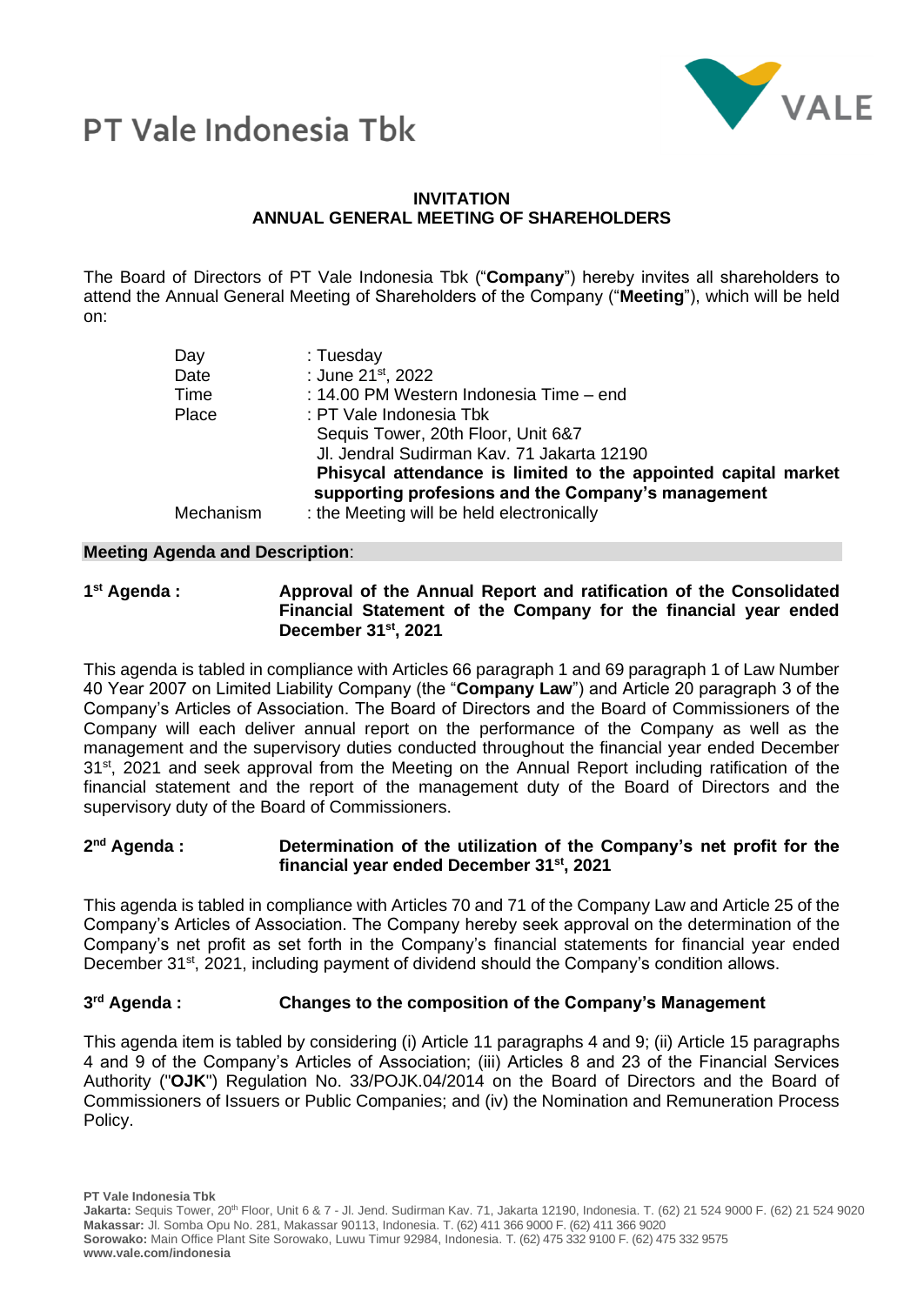



In accordance with the resignation letter of Dani Widjaja from his position as Director of the Company and Hendi Prio Santoso as Vice President Commissioner of the Company, the Company hereby seek approval on the acceptance of such resignation, effective on the date mentioned in the letters.

Taking into consideration the letters from the shareholders of the Company on Nomination for Appointment of the Member of the Board of Commissioner and Risk Mitigation Committee dated May  $27<sup>th</sup>$ , 2022 received from PT Indonesia Asahan Alumunium (Persero) and on Nomination for Appointment of the Member of the Board of Commissioner and Governance, Nomination and Remuneration Committee dated May 25<sup>th</sup>, 2022 received from Sumitomo Metal Mining Co. Ltd., the Company propose to the shareholders the appointment of Muhammad Rachmat Kaimuddin as Vice President Commissioner and Yusuke Niwa as Commissioner, effective from the closing of the Meeting until the closing of the 2024 Annual General Meeting of Shareholders.

#### 4<sup>th</sup> Agenda: **th Agenda : Approval of Remuneration for members of the Board of Commissioners and the salaries, benefit and bonus for members of the Board of Directors of the Company**

This agenda is tabled in accordance with Articles 96 paragraphs 1 and 2 and Article 113 of the Company Law. The Company proposes to the Meeting that:

- 1. the authority to determine the amount of the salary and the remuneration of each member of the Board of Directors shall be delegated to the Board of Commissioners pursuant to the recommendation of the Governance, Nomination and Remuneration Committee of the Company; and
- 2. pursuant to the recommendation of the Governance, Nomination and Remuneration Committee of the Company, remuneration of members of the Board of Commissioner for financial year ended December 31<sup>st</sup>, 2022 to include the following payment:
	- (i) US\$ 16,750 per quarter; and
	- (ii) US\$ 2,500 per meeting.

### 5<sup>th</sup> Agenda: **th Agenda : Appointment of Public Accountant and Public Accountant Firm to Audit the Company's financial statements for the financial year ended December 31st, 2022**

This agenda is tabled in compliance with Article 20 paragraph 3 of the Articles of Association, Article 59 of the Financial Services Authority Regulation No. 15/POJK.04/2020 on the Planning and Holding of General Meetings of Shareholders by Public Companies ("**POJK 15**"), as well as Article 13 paragraph (1) of the Financial Services Authority Regulation No. 13/POJK.03/2017 on the Use of Public Accountant and Public Accounting Firm in Financial Services Activities. The Audit Committee recommends to the Board of Commissioners to appoint Yusron Fauzan and KAP Tanudiredja, Wibisana, Rintis & Rekan (member of PricewaterhouseCoopers) registered with the Financial Services Authority as the Independent Public Accountant and Public Accountant Firm of the Company to audit the Company's consolidated financial statements for the financial year ended December 31<sup>st</sup>, 2022 and other financial statements audit as required by the Company.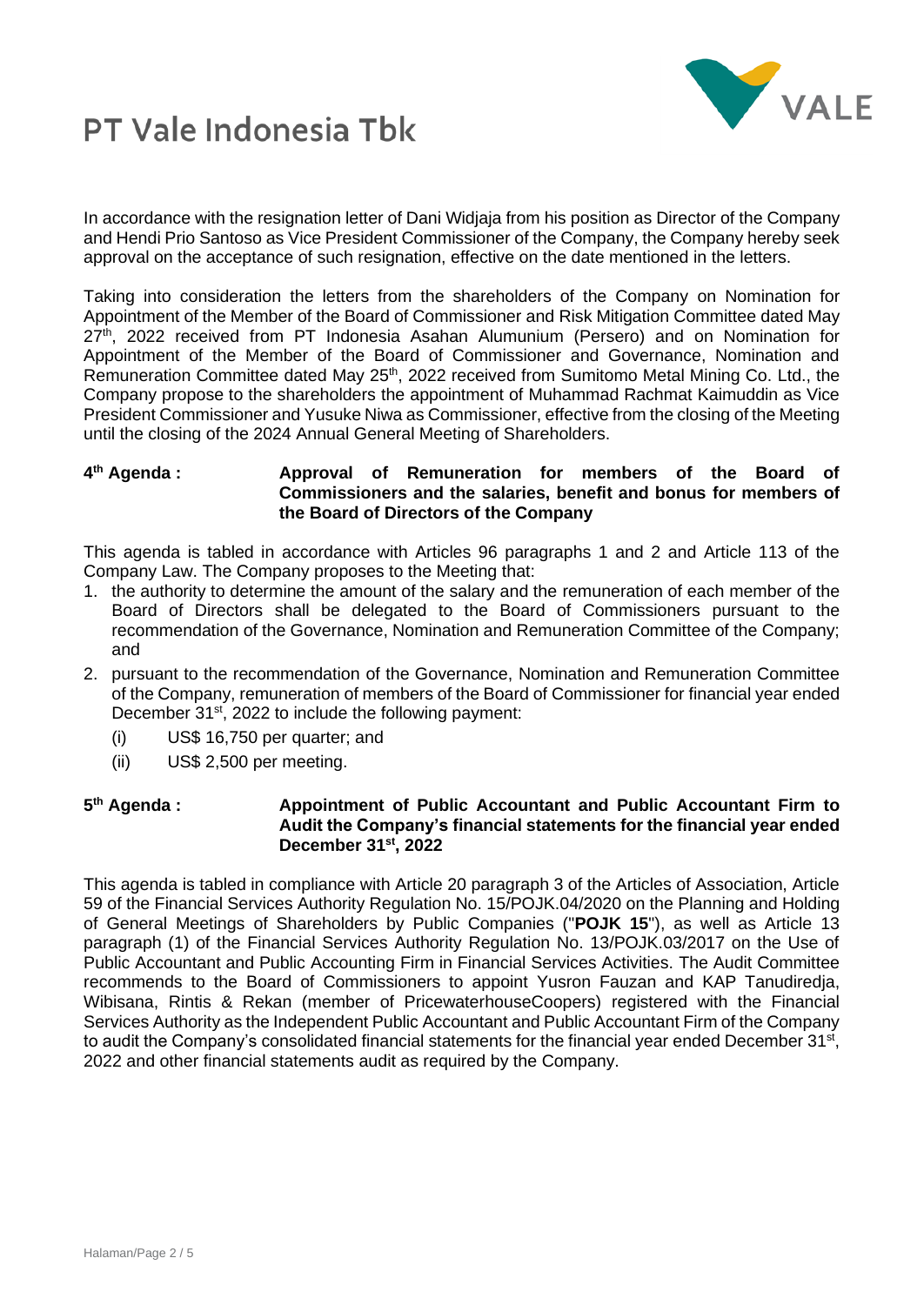# **PT Vale Indonesia Thk**



## **Meeting Arrangement**

## **A. General Provision**

- 1. The Company will not send separate invitation letters to shareholders. Pursuant to Article 22 Paragraph 7 of the Company's Articles of Association and Article 52 paragraph (1) of POJK 15, this serves as a formal invitation to shareholders. This invitation can be accessed via the Company's website at [www.vale.com/indonesia](http://www.vale.com/indonesia) and eASY.KSEI application [\(https://easy.ksei.co.id\)](https://easy.ksei.co.id/).
- 2. Shareholders who are entitled to attend/be represented by proxies at the Meeting are:
	- a. shareholders with scripted shares who are registered in the Company's Register of Shareholders as of 4.15 PM Western Indonesia Time on Friday, May  $27<sup>th</sup>$ , 2022; and
	- b. shareholders with shares currently under deposit in the Collective Depository of PT Kustodian Sentral Efek Indonesia ("**KSEI**"), who are registered in the Register of Shareholders issued by KSEI at the market closing on May  $27<sup>th</sup>$ , 2022. Account holders of KSEI that are securities companies and custodian banks must submit data concerning the beneficial owners for whom they are acting to KSEI for the purpose of issuance of the Written Confirmation for the Meeting.
- 3. Referring to OJK Regulation No. 16/POJK.04/2020 on Implementation of Electronic General Meetings of Shareholders of Public Companies, the Meeting will be held electronically. Therefore, the shareholders to: (i) attend and vote in the Meeting electronically through eASY.KSEI application as further elaborated in item 5 below and (ii) authorize the independent party appointed by the Company to attend and vote in the meeting on their behalf, whether electronically through eASY.KSEI application (*e-proxy*) or conventionally as further elaborated in item 4 below.
- 4. Proxies:

Shareholders who are unable to attend the Meeting in person or choose to not attend the Meeting, may be represented by their proxies and cast votes in the Meeting, on the following terms:

- a. The shareholders with scripted shares who are entitled to attend the Meeting, may grant their proxies to an independent party by completing the proxy form which can be downloaded via the Company's website at [www.vale.com/indonesia,](http://www.vale.com/indonesia) on the following terms:
	- (i) The independent party appointed by the Company are staffs of PT Bima Registra, the Shares Administrative Bureau appointed by the Company for the Meeting ("**Independent Party**");
	- (ii) The shareholders are not allowed to split their authority of some shares to more than one proxy with different vote;
	- (iii) Proxy forms of shareholders which are executed overseas must be legalized by local public notaries and the official representative Embassy/Consulate Offices of the Government of the Republic of Indonesia;
	- (iv) The completed and executed proxy form, as well as the copy of valid ID or proof of valid personal identity document of the authorizer/grantor must be submitted at the latest by June 20<sup>th</sup>, 2022 at 5 PM Western Indonesian Time or 1 business day prior to the date of the Meeting via email to [ptvi](mailto:ptvi-corpsec@vale.com)[corpsec@vale.com](mailto:ptvi-corpsec@vale.com) or to PT Bima Registra, having its registered address at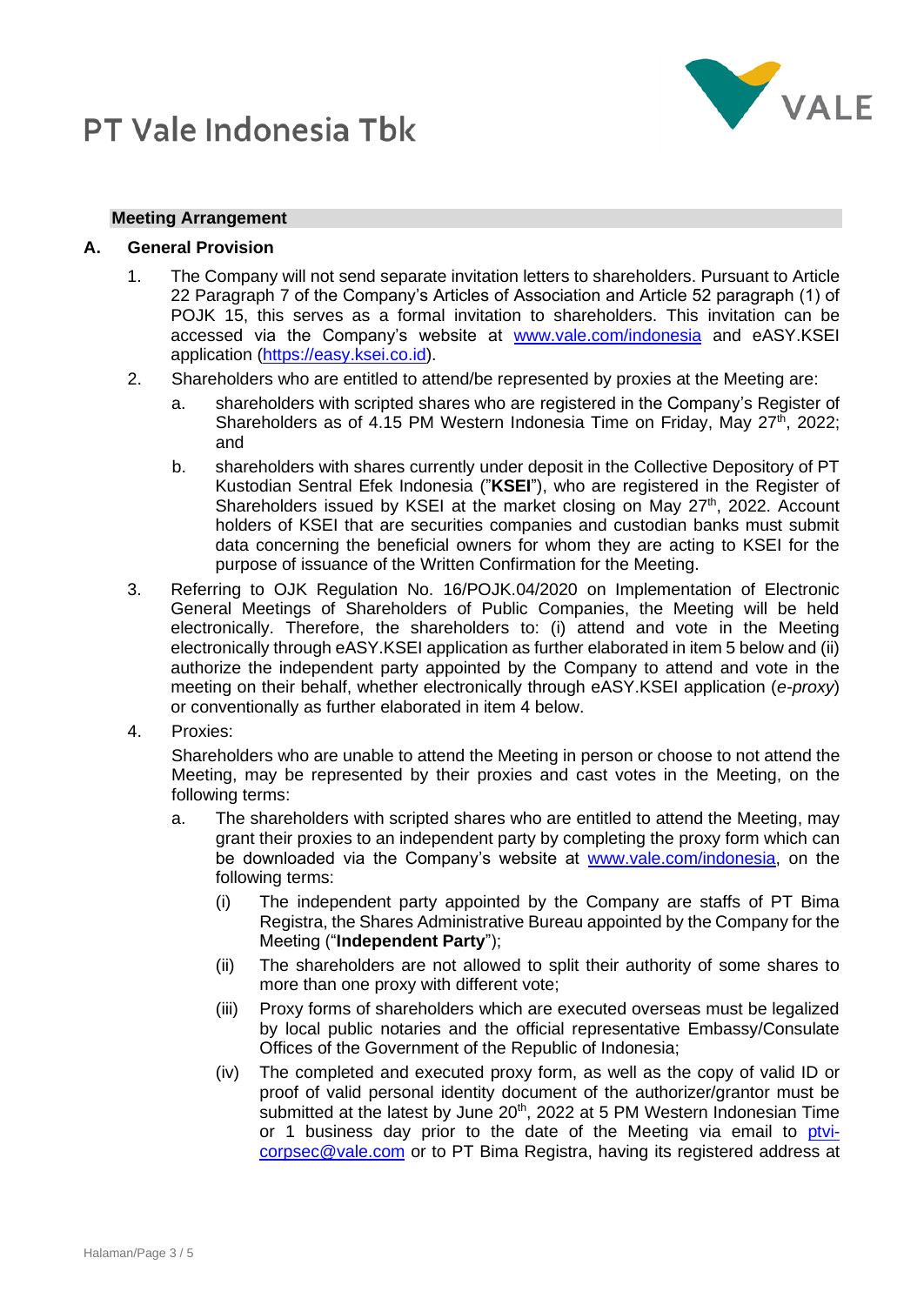



Satrio Tower, Jl. Prof. Dr. Satrio Blok C4, Lantai 9 A2, Kuningan, Setiabudi, Jakarta 12950, email: rups@bimaregistra.co.id, website: [www.bimaregistra.co.id;](http://www.bimaregistra.co.id/)

- (v) Proxies from institutional shareholders such as limited liability companies, cooperatives or foundations will be required to submit a copy of their Articles of Association along with the latest changes thereto, and a copy of the latest deed of appointments of the Board of Directors and the Board of Commissioners; or
- b. The shareholders with shares currently under deposit in the Collective Depository of KSEI or scripless and entitled to attend the Meeting, may grant their proxies electronically (*e-proxy*) via eASY.KSEI platform at [http://akses.ksei.co.id](http://akses.ksei.co.id/) facilitated by KSEI. E-proxy menu option is available and accessible via ksei.co.id by using AKSes KSEI of the shareholder as securities sub-account in the Collective Depository of KSEI, at the latest June 20<sup>th</sup>, 2022 at 12 PM Western Indonesia Time or 1 business day prior to the date of the Meeting. Proxy available in e-proxy is the Independent Party or Custodian Bank of the shareholders. A party who can be a recipient of e-Proxy must be legally competent and not a member of the Board of Directors, Board of Commissioners, and employees of the Company, and observe other provisions as stipulated in POJK 15.
- 5. In connection with the issuance of KSEI's Director Circular Letter No. KSEI-4012/DIR/0521 dated 31 May 2021 regarding the Implementation of the e-Proxy Module and e-Voting Module on the Application of eASY.KSEI along with the General Meeting of Shareholders, KSEI provided e-GMS Platform to convene an electronic GMS. Therefore, the Company decides to hold the GMS electronically whereby Shareholders of the Company can attend and vote in the Meeting electronically through the Electronic General Meeting System application accessible through the following link <https://easy.ksei.co.id/egken> (eASY.KSEI) provided by KSEI.
- 6. Details of the agenda and the materials for the Meeting, including the curriculum vitae of the prospective commissioner, are available for download in the Company's website at [www.vale.com/indonesia](http://www.vale.com/indonesia) or via QR Code in this invitation, and in KSEI's website/eASY.KSEI application since the date of this invitation to the date of the Meeting. The Company will not provide any printed Meeting materials to the shareholders.
- 7. Shareholders of the Company are expected to carefully read the Meeting's Rule of Conduct, including the electronic Meeting guideline available at eASY.KSEI application's website [\(https://easy.ksei.co.id/egken/Education\\_global.jsp\)](https://easy.ksei.co.id/egken/Education_global.jsp).
- 8. Any changes and/or additional information related to the implementation procedures of the Meeting which has not incorporated under this Invitation will be further updated on website of KSEI/eASY.KSEI application and the Company's website.

## **B. Watching the Meeting through the GMS**

- 1. The shareholders or their proxies registered in eASY.KSEI application at the latest on the cut-off date set forth in item 2 of the General Provision above can watch the ongoing Meeting through Zoom webinar by accessing eASY.KSEI menu, GMS submenu available in AKSes facility [\(http://akses.ksei.co.id/\)](http://akses.ksei.co.id/).
- 2. GMS capacity is limited to the first 500 participants. The shareholders or their proxies who are not participants that can watch the Meeting shall be considered as electronic attendants in the Meeting, and their shareholdings and votes shall be counted in the Meeting, to the extent their attendance and votes are registered in eASY.KSEI application.